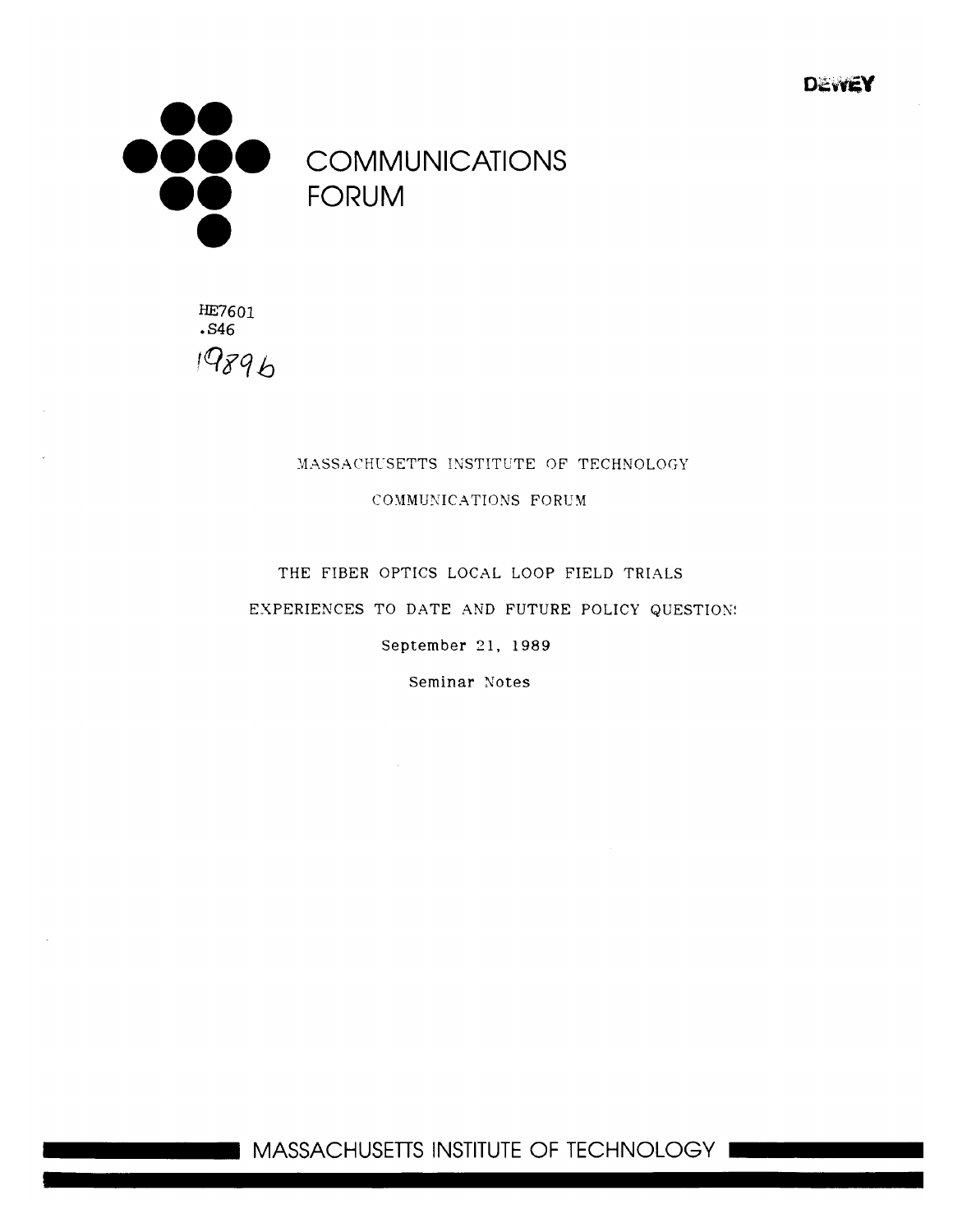### MASSACHUSETTS INSTITUTE OF TECHNOLOGY

COMMUNICATIONS FORUM

## THE FIBER OPTICS LOCAL LOOP FIELD TRIALS EXPERIENCES TO DATE AND FUTURE POLICY QUESTIONS September 21, **1989**

Seminar Notes

John R. Palladino, Bellcore Robert Pepper, Federal Communications Commission

Pierre Humblet, M.I.T. (session moderator)

Antonio J. Botelho, M.I.T., Rapporteur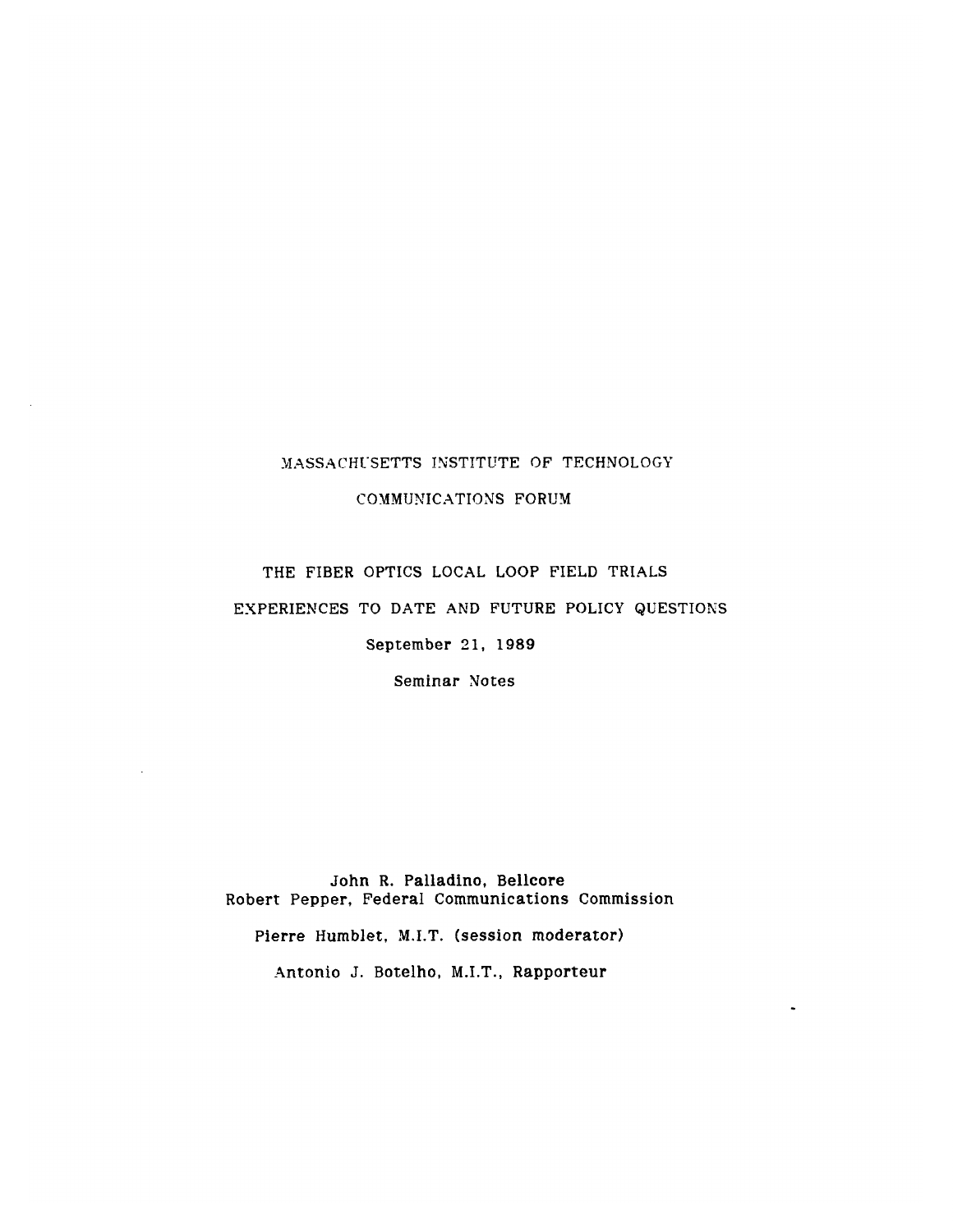This session of the Communications Forum dealt with the complex economic, policy and regulatory issues arising from the near term deployment of local loop fiber optics. The speakers also addressed the relationships between technological choices, the pace of deployment and policy issues. Numerous questions were raised about the trade offs between regulation, diffusion and pattern of competition.

Pierre Humblet, Associate Professor of Electrical Engineering at M.I.T. opened the session and introduced the speakers.

The first speaker, John R. Palladino, District Manager, Optical System Deployment Studies, Bellcore, gave the audience an overview of the multiple issues involved in the near term deployment issues:  $1 -$  services,  $2$ architectures. :3- technology, 4- engineering and OA&M, **5-** economic, and **5** regulatory. He pointed out that his focus was on the so-called fiber to the home (FTTH) local loops, which would also include small businesses in nearby residential areas.

Palladino opened his presentation with a brief description of the kinds of services the loop will perform: Plain Old Telephone Services (POTS), Video (Broadcast or Switched), and combinations of both. He remarked that the combination of POTS & Video & Upstream video as well as Future Services would not be covered in his talk, because it is not seen as a near term possibility. He noted that the average residential customer would not need

 $\mathbf{1}$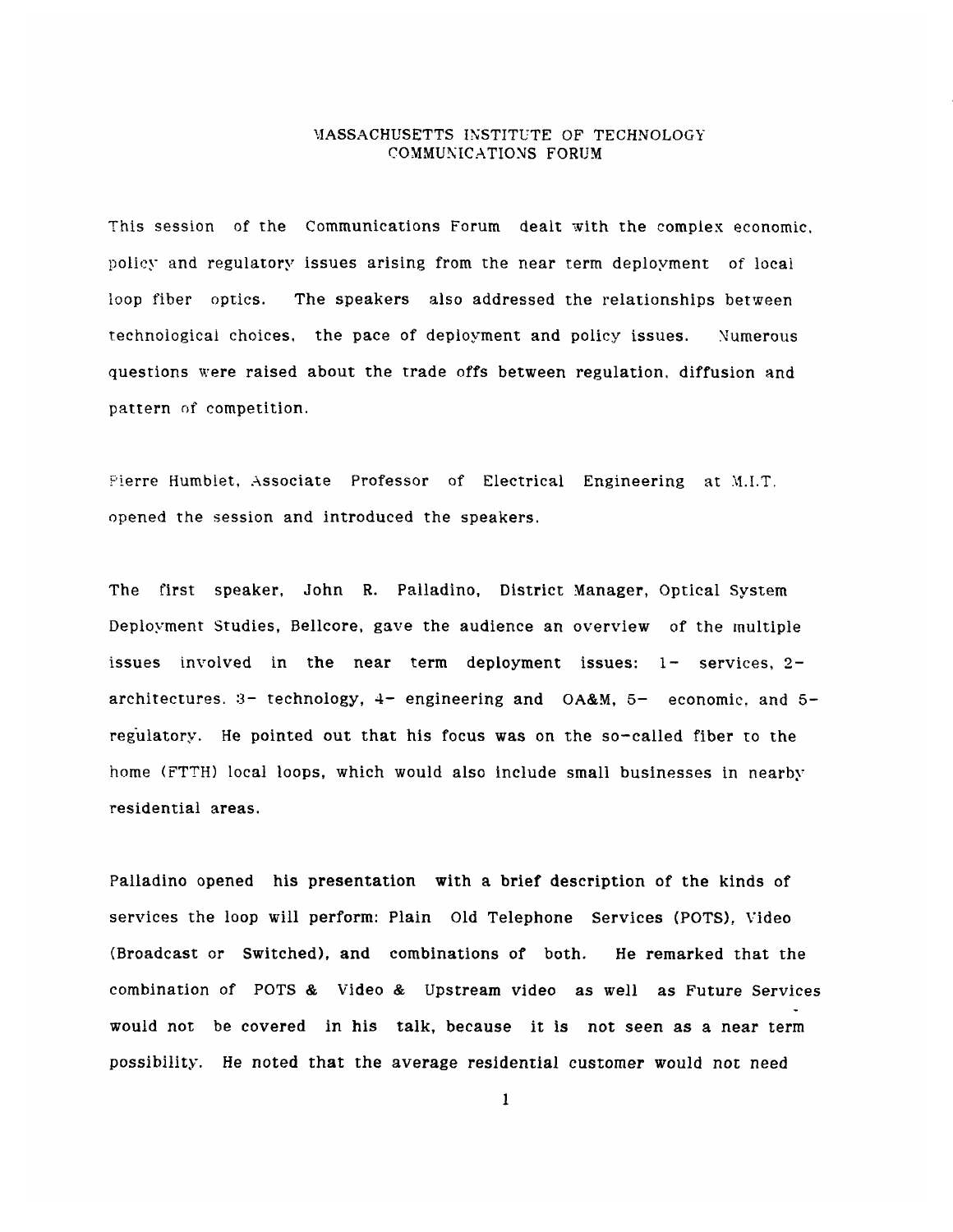most of the capacity currently available, and that probably the only service that would require this capacity would be video, the real service driver for bringing fiber to the home.

Palladino went on to comment on architecture. remarking that the focus is on the distribution part of the system. Beyond the two generic architectures. bus and star. Palladino mentioned that there is fiber-to-the-home and fiberto-the-curb scenarios. The advantage of the latter is that you can get some sharing among a small group of customers, bringing cost per customer down. The most important consideration here. he remarked, is that the system not only be inexpensive but also upgradable to provide future broadband services.

He went on to note that a variation of the bus is the ring, which has the advantage of survivability. However, he noted, its high cost would preclude its use in the distribution network. He pointed out that star architectures allow combinations, giving as examples the one and two fiber star (refer to exhibit **1).** He then briefly explained two kinds of bus architecture: coupler/service access point and bus service access point (refer to exhibit 2). The later has the advantage of allowing for a larger bandwidth per customer. He went on to point out that here one can compare the advantages of switched over broadcast video, with the former limiting the bandwith requirement but also limiting the number of channels that can be be viewed simultaneously. But switched also provides billing and privacy advantages,

 $\overline{2}$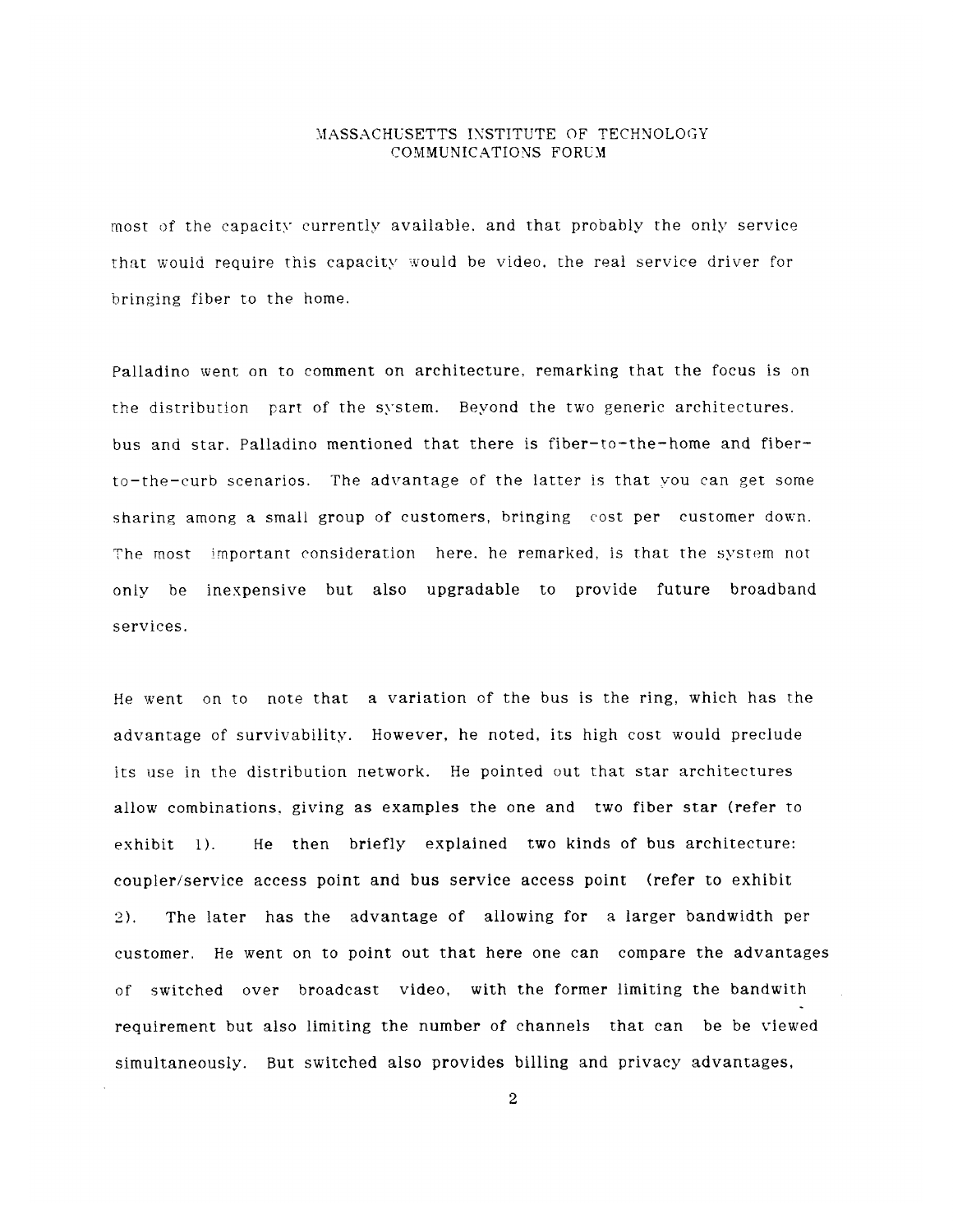**and** is a gateway to the video library concept. He suggested that **you** can also have a hybrid.

\ext. Palladino briefly compared the star and bus architectures. pointing out that they have contrasting advantages and disadvantages. For example **the** operation of a bus architecture is more costly and complex than that of **<sup>a</sup>**star architecture. while the fiber cost per customer of a bus is smaller tnan that **of a** star. **The bus** is also at an advantage in the cost per eustomer for the remote terminal.

Palladino went on to contrast the fiber-to-the-home with the fiber-to-thecurb architecture. He showed that the former is more environmentally stable and more easily upgraded. In contrast, fiber-to-the-curb has low installed first cost (IFC). a powering advantage to the subscriber (primary and backup powering are provided **by** the network), and reduced regulatory issues.

Palladino moved on to briefly discuss the technology. He remarked that broadcast offers greater channel selection flexibility, larger simultaneous channel availability and somewhat higher reliability due to the absence ofswitching equipment. In contrast, switched technology offers greater network control. allowing options of pay per view and billing arrangements, almost unlimited system chanel capacity and lower source/receiver requirements. He moved on to contrast analog and digital, remarking that the laser itself favors digital, which has long term network objective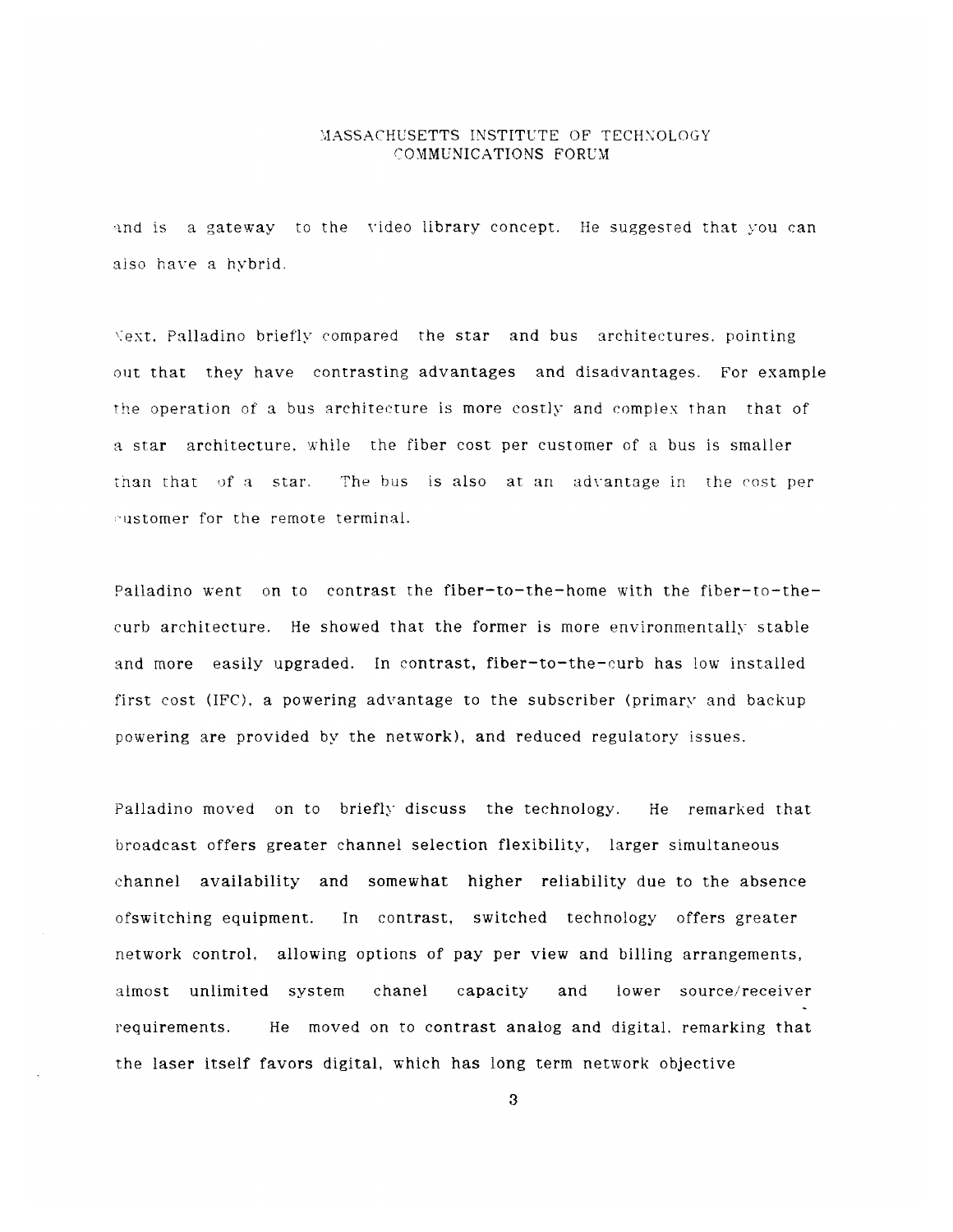:ompatibiliry because less demand is made on the linearity requirements for digital. He then briefly touched upon the advantages of FM and AM.

Next. Palladino provided the audience with a short discussion of the engineering and OA&M issues. Palladino remarked on the importance of existing plannning tools and support systems (inventory, service orders, maintenance. etc.) used with FTTH and that these must be capable of being upgraded when the system is upgraded.

Palladino went on to a discussion of economics, setting the stage for the next speaker. He cited some cost considerations to be weighed in the deployment of FTTH. He initially remarked that the fiber has to be put in at a cost that is on par with copper and offer existing services. He summarized his point by stating that fiber has to go in at a cost that can supported by today's revenues with the ability to upgrade at a reasonable cost to provide services that will generate additional revenues.

He stressed that telcos cannot put in fiber at a cost that exceeeds the level of today's revenues speculating that in the future they will provide CATV service or advanced services.

Palladino showed that the installation fixed cost (IFC) is a function of several factors. It is dependent on architecture and on the technology deployed. Palladino also remarked that there is a trade off between a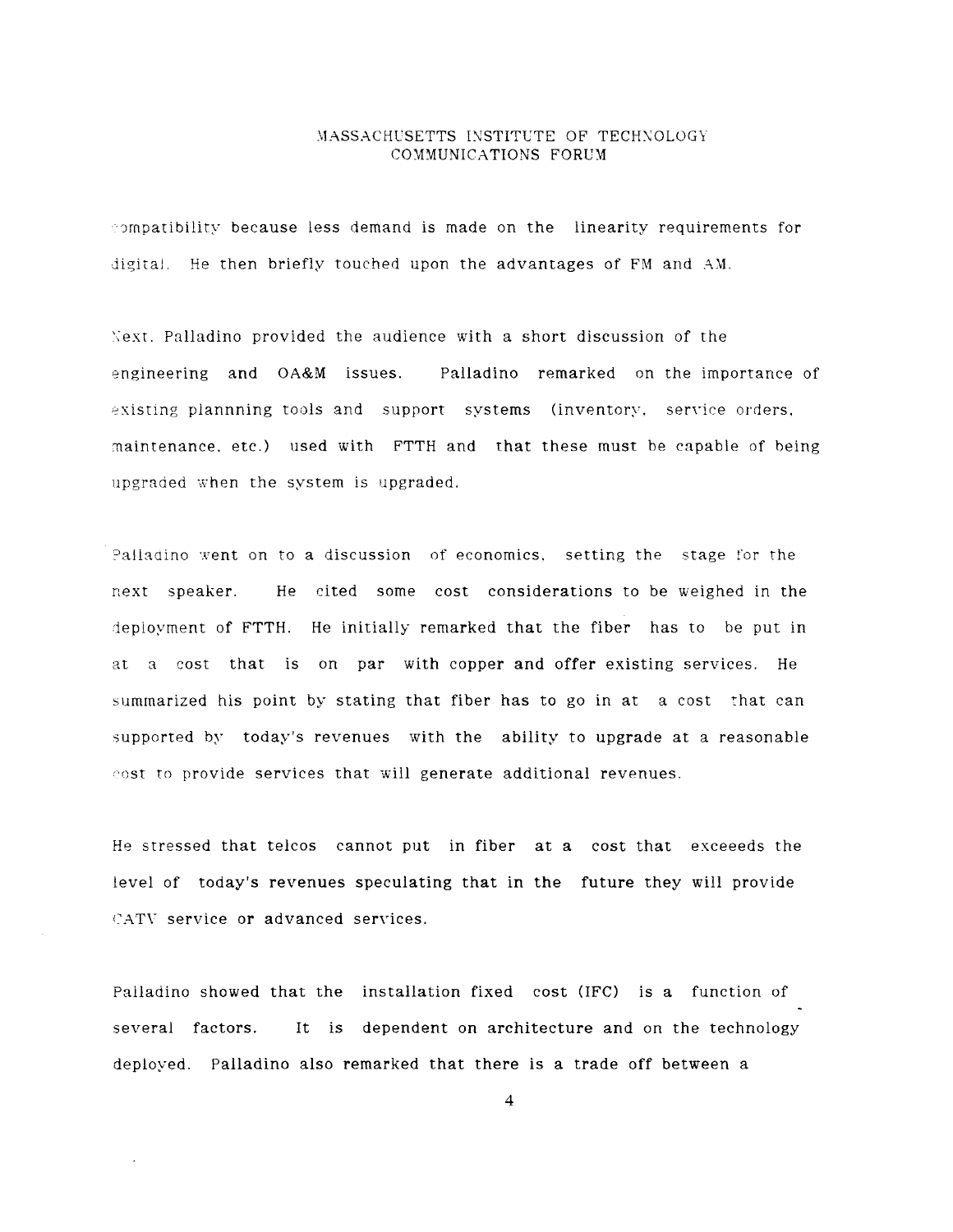desert 'start" and a rehabilitation, reinforcement of existing systems. He vent on to call the audience attention to the fact that the total cost includes the IFC plus ongoing maintenance and administration costs and that this should be covered by total revenues. He stressed that it is the profit that has to be looked at. He proceeded to talk about the long range costs **of** fiber alternatives, showing that they will be roughly equivalent in rthe future, but that, however, capabilities and timing vary considerably. That is as fiber deployment increases costs will come down because of the fiber optic system learning curve. He noted that fiber broadband access costs **\$**  $5.000$  dollars now, but that its projected cost would fall to almost onethird.

The last set of issues addressed by Palladino were regulatory issues. He noted that CATV industry is an unregulated service whereas telephone services are regulated, and that as these services are brought together it will raise a series of cable cross ownership regulatory issues. Related issues raised by Palladino were ownership of the optical network unit (ONU), how are primary and back-up powering optimally provided, and privacy.

In his concluding remarks, Palladino sought to answer the question "are we ready"? His answer was that yes, we are ready. He mentioned that several trials by a variety of vendors deploying different architectures and technologies are under way providing a range of services (refer to exhibit 3). He signaled that because we are here talking about communications for

 $\overline{5}$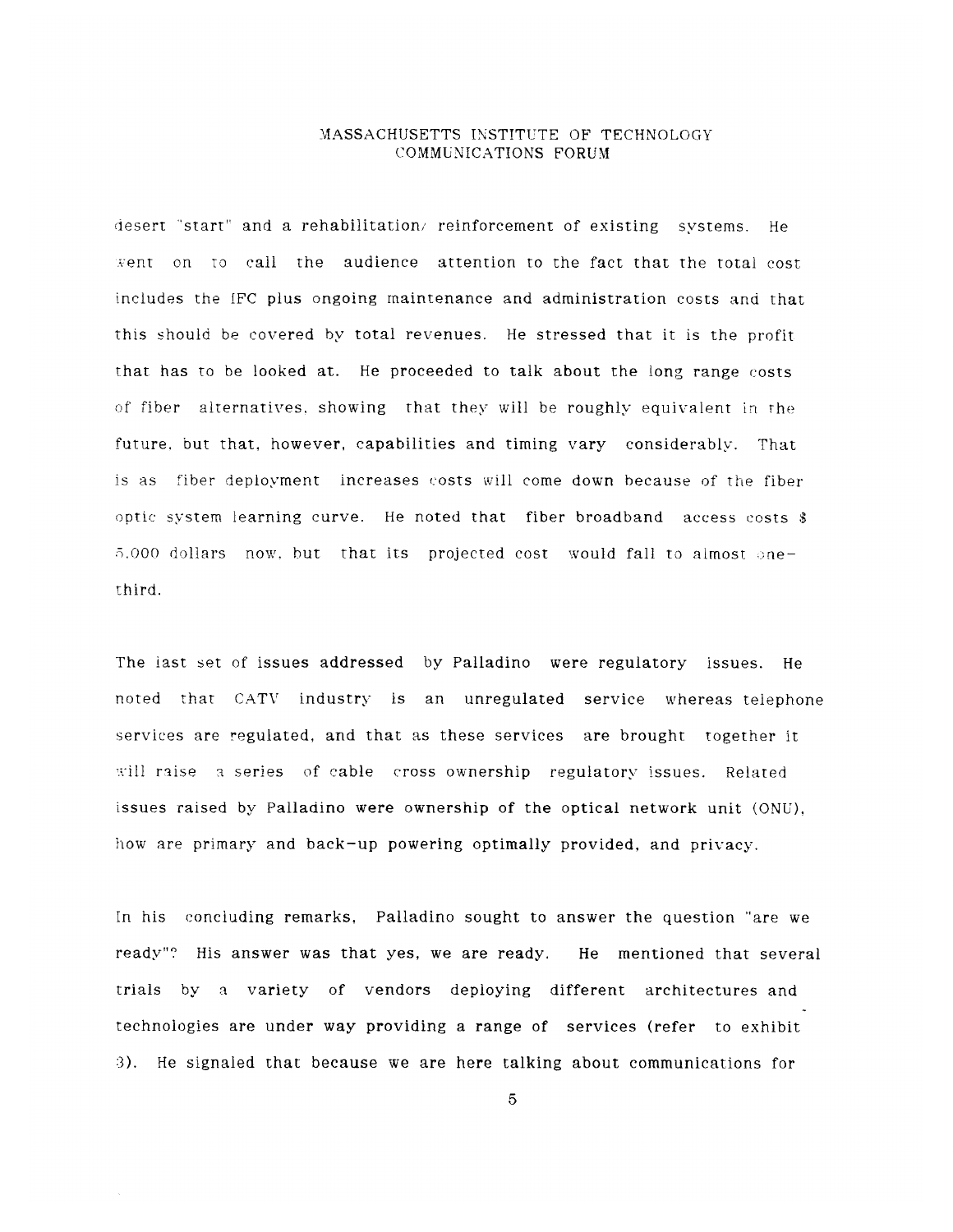telephone and television, multimode fibers will not have any place in the telephony communications world of FTTH. In relation to that, Palladino went on to stress that if we want to get down the learning curve due to volume deployment we cannot rely on "desert" start; we have to get on rehabilitation and reinforcement business. It is not yet clear how best to do that.

Palladino summarized by saying that even though all these trials were not the cheapest way to go, they were not made on a cost consideration only basis, because they mostly provided for learning about technology, about developing new partnership arrangements (between CATV companies, contractors and telephone companies), and about the engineering side of installing the system. It is also getting the regulatory bodies to begin thinking about some of the issues and concerns to be handled in the delivery of video services over fiber.

Wraping up his presentation, Palladino emphasized once more that economics is the key to achieving mass deployment and that in this context rehabilitation is the key. He also emphasized in the guise of summary that architectural choices impact economics and upgradability, that services definition is significant to the architecture choice, that operations technology must be part of system design, and that finally, regulatory issues may significantly impact costs and revenues.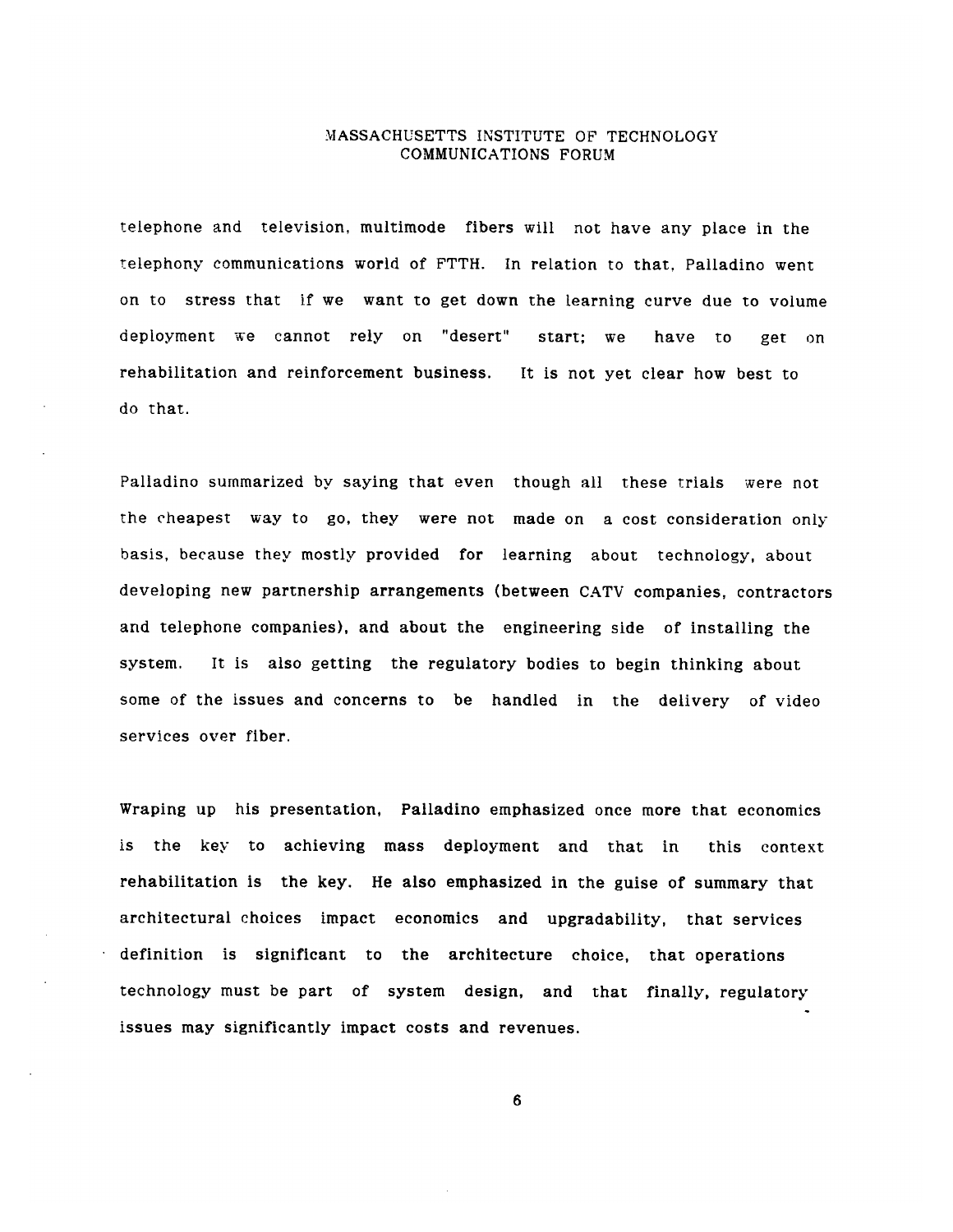The second speaker, Dr. Robert Pepper, acting Deputy Chief, Office of Plans and Policy, Federal Communications Commision (FCC), former director of the Washington Program of the Annenberg School, focused his talk on two sets of issues driving the question of fiber optic deployment in terms of the public policy debate: 1- policy and regulatory issues affecting fiber optic deployment in the loop, and 2- regulatory and policy issues arising from fiber deployment.

Before going into his presentation, Pepper introduced a footnote to expand on Palladino's list of Bell Operating Company FTTH trials, by saying that the most notorious trial, at least from the CATV industry perspectives was the GTE Cerritos. California trial.

Pepper opened his remarks by stating that there are two issues driving the policy debate in Washington. First, the question of infrastructure. The issue here is of how to modernize our telecommunications networks in order to keep the United States competitive. The second issue driving the debate is what has been characterized by an industry observer as the unregulated cable monopoly. The question here is what you do about real or perceived rising cable prices, poor cable service quality. Pepper then mentioned that here one of the options being discussed is increased competition. He went on to assert that these two issues are coming together in the fiber debate.

Next, Pepper, said that in addition to the economic questions and barriers

 $\overline{7}$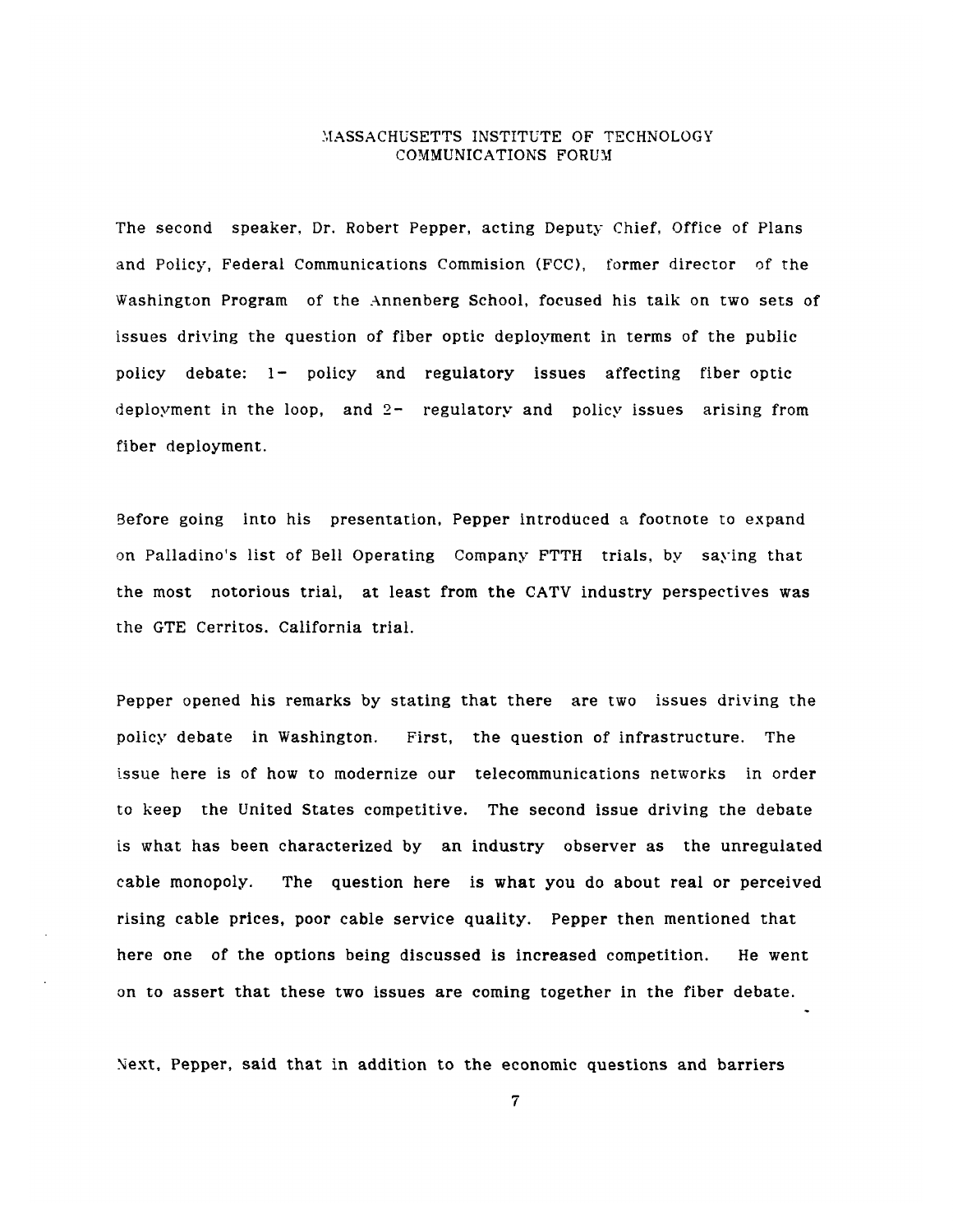Palladino talked about. he would address two sets of barriers: regulatory barriers and competitors using the regulatory process to their own advantage. He observed that the regulatory process has an overabundance of process, which essentially allows opponents to slow competitors through administrative procedures.

Pepper then stated that there are a series of regulatory barriers to the Fiber to the Home (FTTH) deployment. First, regulatory measures limiting local network moder-ization/replacement. Here, he said, state regulators have depreciation policies and requirements for state regulatory approval that may slow the deployment of technology. In this regard he cited the cases of California and Florida, where the CATV associations went to state regulatory commissions with Bellcore numbers for the cost of fiber in the loop to oppose local telephone companies deploying fibers. In short, he said, these CATV people are making use of depreciation procedures and regulatory procedings in trying to create as many obstacles as possible.

Pepper, in contrast to what Palladino had said earlier, stated that future services are very important, because telcos will have to make the case to state regulators on the basis of future services. To support his assertion, Pepper said that one has to look at history where new capacity and functions, not necessarily new services that have often failed, have led to new services. In this respect he offered the example of direct-dial long distance services, by saying that it would have been almost imposible for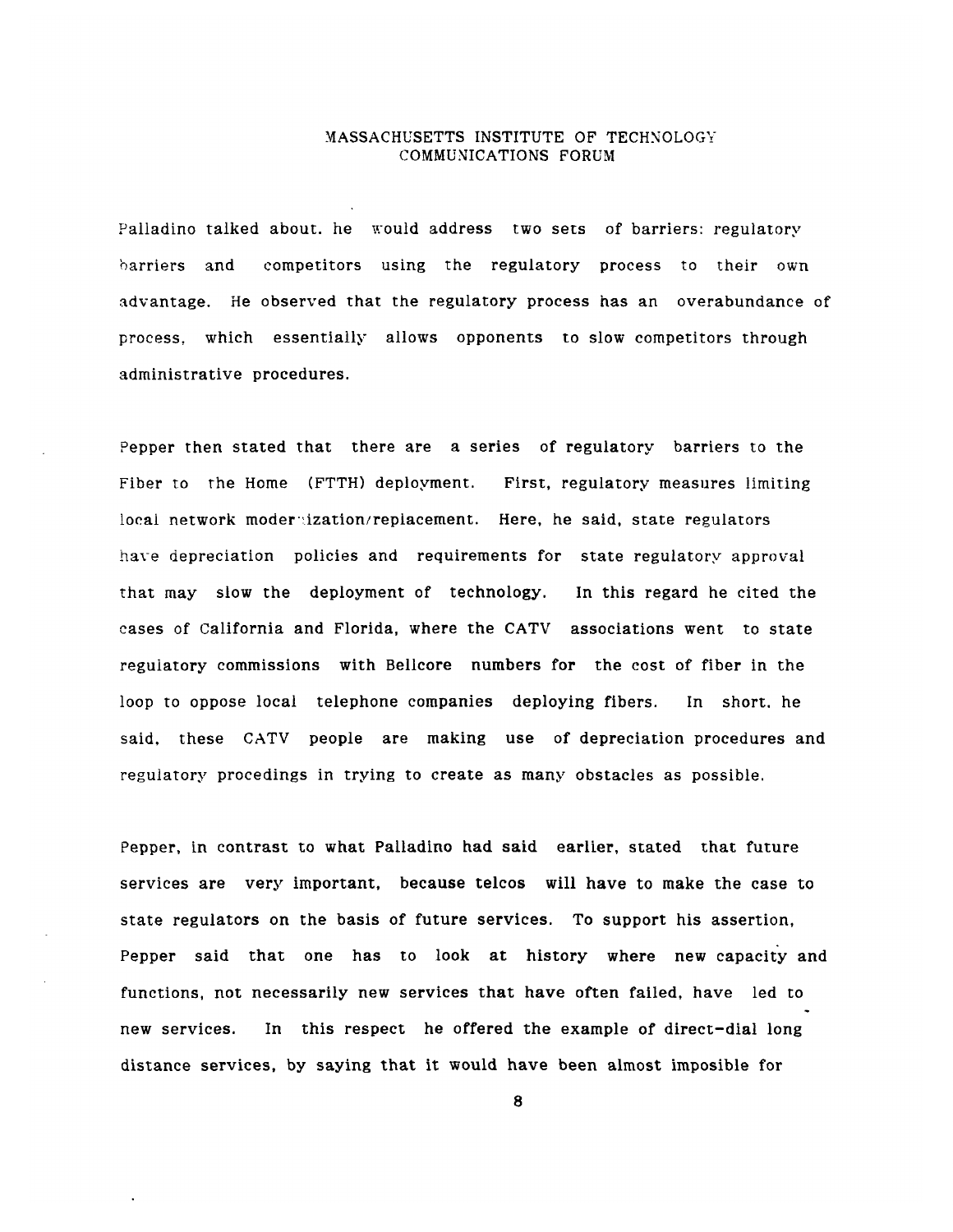telcos to justify that service today on a strictly cost basis.

In the context of state regulatory commissions, the next issue Pepper addressed was that of who pays for fiber optics? How do you protect rate payers? His answer was that Paladino's model (which says that incentives for deployment must be compensatory, that is, you cannot do this until you have the services that generate the revenues that cover the cost). is the old model where the rate payer bears the burden. In the new model, he elaborated. the burden should be turned to the firm, to the shareholders. Here companies should be bearing the risk, they have to believe that investing in infrastructure today will lead to increasing future revenue.

Pepper went on to describe an additional set of regulatory barriers, including the cable/teleco prohibition and the MFJ BOC line of business prohibitions.

He first summarized the evolution of FCC's Telephone/Cable Crossownership rules, stating that essentially these rules sate that telephone companies can only provide transport and cannot provide cable services directly. The phone company cannot even function as a banker to the cable company and may not engage in any other sort of partnership arrangement with local cable companies. Furthermore the transportation services provided by the phone company must be at an compensatory basis, that is the telephone company cannot operate it at a loss.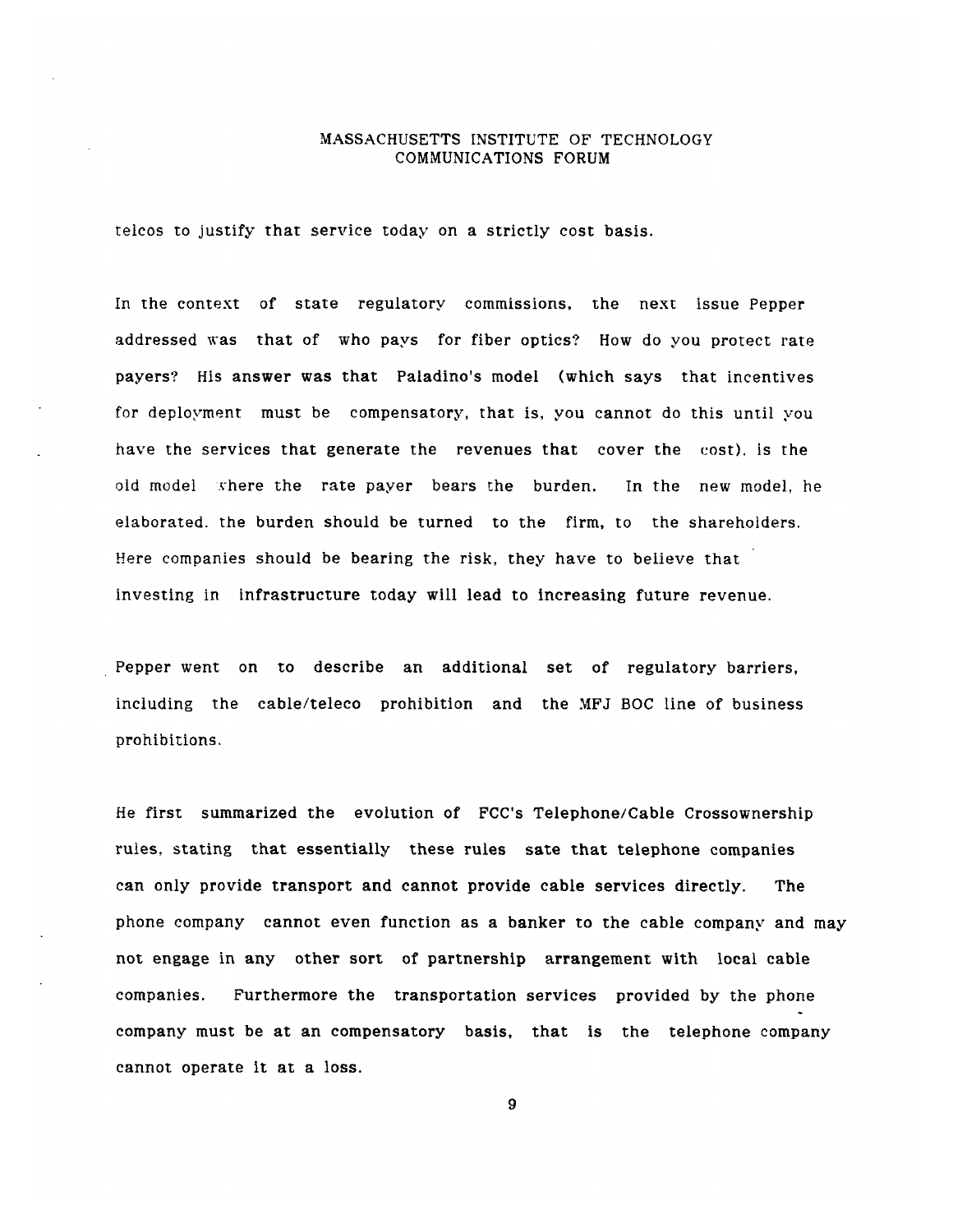Pepper stated that although cable companies could in principle lease transmission from the common carrier, which would be cheaper than building their own system, in reality this does not happen. The reason is the common carrier obligation to provide access to anybody, which means competition. Thus. he argues, it is irrational for the cable company to ask the phone company to put in place a fiber optic network that will create competition.

In relation to the MFJ BOC line of business restrictions, Pepper cited information service and the issue of what is long distance service. Here he gave as example Justice department's blocking of Bell South's operation of a satellite dish to receive interstate video signals for local cable system, arguing that it was long distance service. The solution found in this case, forced Bell South selling the dish to the local cable company which receives the interstate video signal and hands it back to Bell South, would not work on a large scale.

Pepper went on to address another regulatory barrier employed by competitors, the FCC's Section 214 Certification Process, an application for authorization of service. He remarked that Section 214 provides another opening to competitors to forestall competition through a slowdown in the approval process. He then concluded that the regulatory process in itself can become a barrier to entry to telcos wishing to provide video transport service to cable operators or video programmers.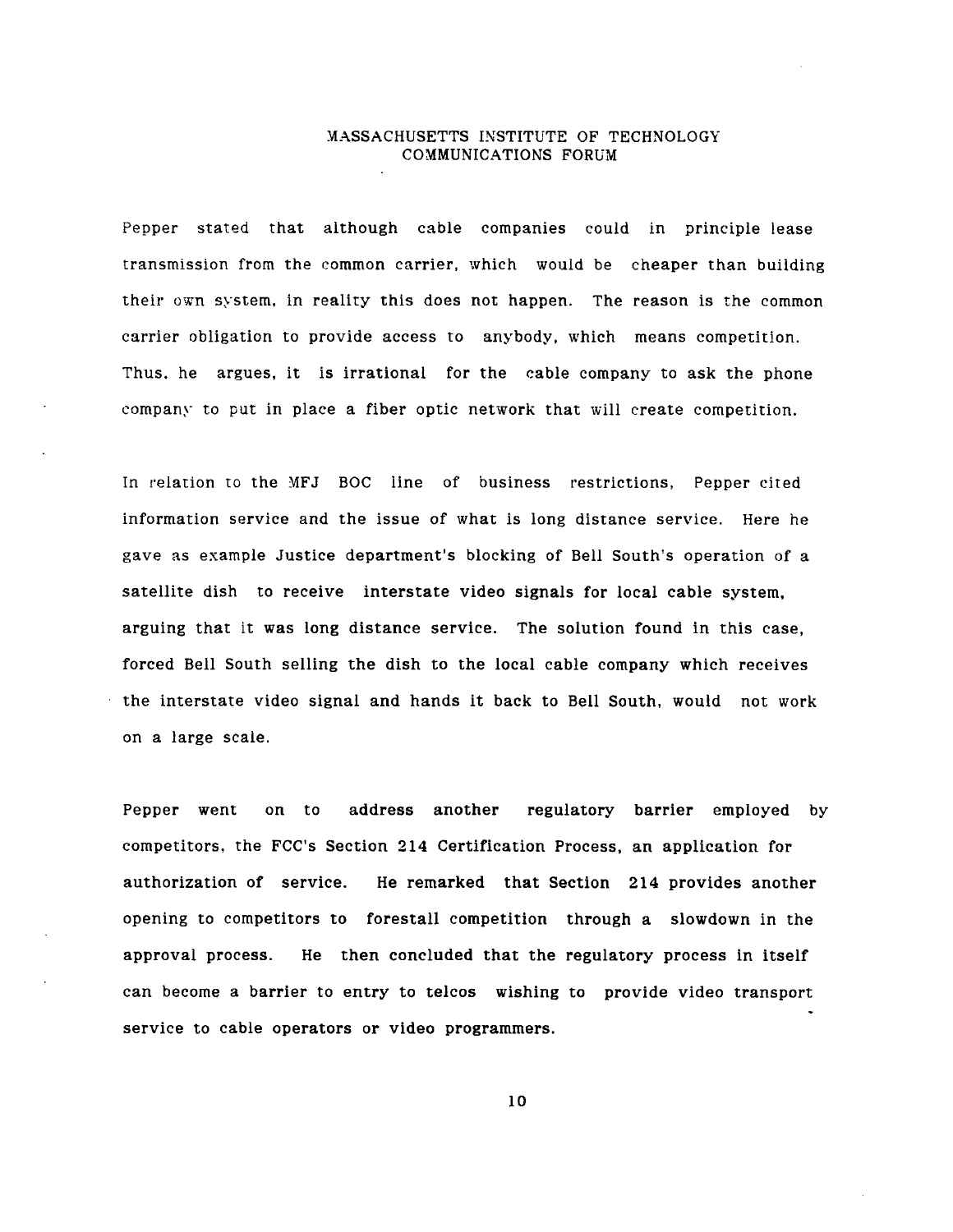He stressed that the next barrier was perhaps the greatest barrier to competitive offering of video thrdugh a phone network. thus dampening demand for a broadband fiber loop. That is, the requirement that all video programmers delivering services to local subscribers must have a local franchise. The requirement is rooted in the old technology where the cable system, the video provider and the transporter were one and the same. In the future, however. Pepper indicated, this would not make sense because the provision of video programming would be merely dialing up and accessing line. He believes that the franchise requirement for programmers leasing common carrier transmission probably is unconstitutional in that world and may be overturned. But, he remarked, that today the requirement is still in place blocking the entrance of new video programmers. that would for example want to provide a nationwide dial-up video access through a fiber network. The company would have to go to more than twenty thousand communities across the country!

Next, Pepper, moved to players and their stakes. He started by saying that the only incentive to telephone companies to put in place a new broadband fiber network faster than the average rehabilitation rate of 2 percent per year, is to provide new services that will generate new revenues. The question is, he noted, is who is going to "prime the pump". The telephone industry has argued that there needs some ability on the part of the local exchange carrier business to prime that pump. That is upsetting the cable companies because the telephone companies would like to move beyond the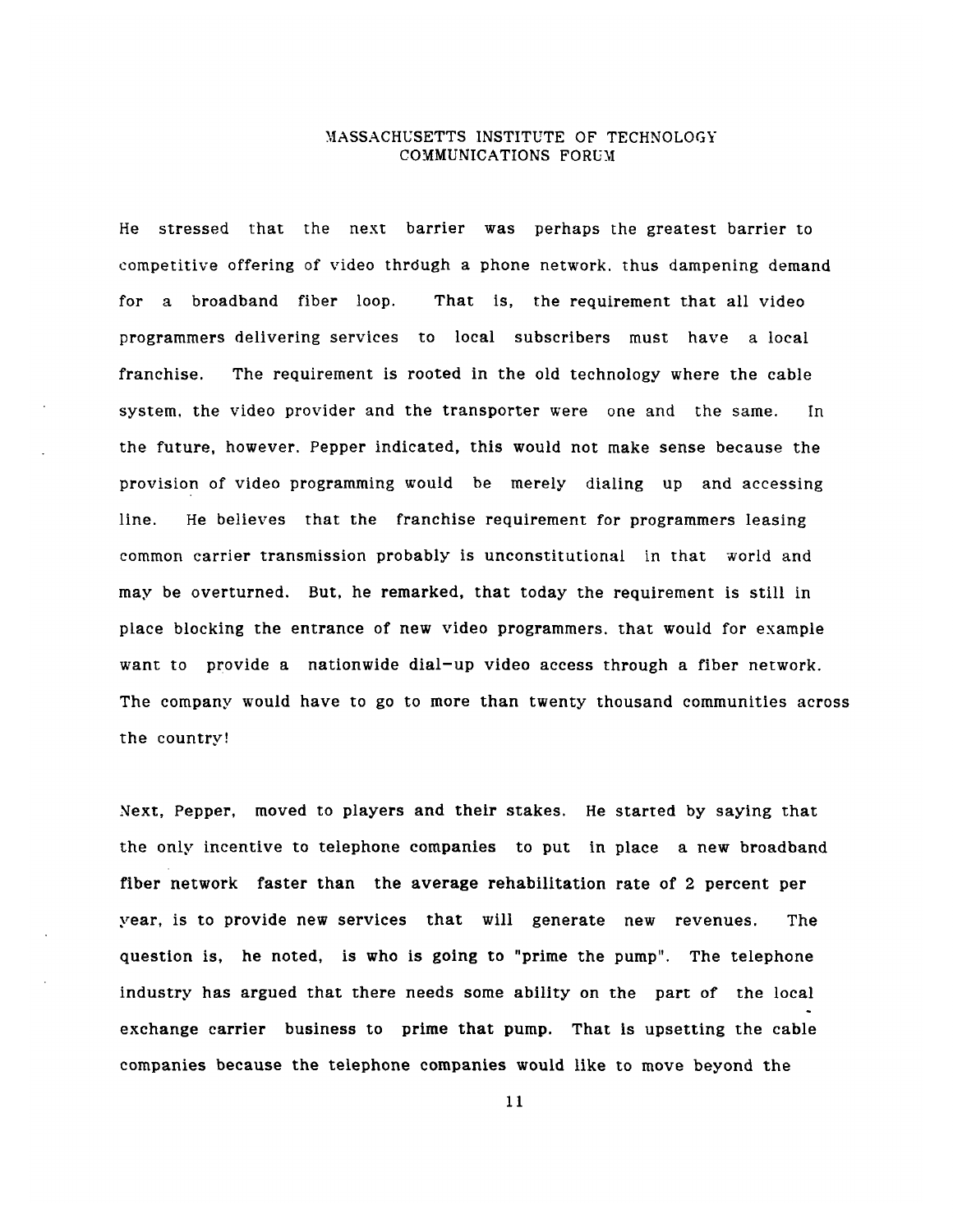'raditional carrier/user relationship in providing video programs.

Pepper added that there also question of within region and outside region. Here he cited the case of PACTEL, which wishes to buy a CATV systems in Chicago, but will have to get approval from Judge Greene in Washington.

He noted that this ties up with the question of buy versus build or the question of a shared monopoly. If telcos are permitted to buy existing CATV companies, how does that increase competition? Will we see greater competition among local CATV companies and telcos fiber in the loop or will we see nice cozy deals between these two industries and a consequent reduction of competition?

Pepper then proceeded to explain why CATV industry has most to lose from FTTH. First, in the short term, the CATV industry has the winning competitive advantage over the telephone industry, because they are vertically integrated and have much greater marketing experience, particularly lacking in the telephone industry. In the long term, however, what upsets the CATV industry is how to manage Wall Street. He explained that with new competition CATV company market price for a system might decline to close to replacement cost per subscriber, against 3 to 4 times replacement cost today, and neither the shareholder nor lenders will be happy to see that happen. Pepper noted that the CATV industry is moving, and that there have been a number of recent proposals in Congress to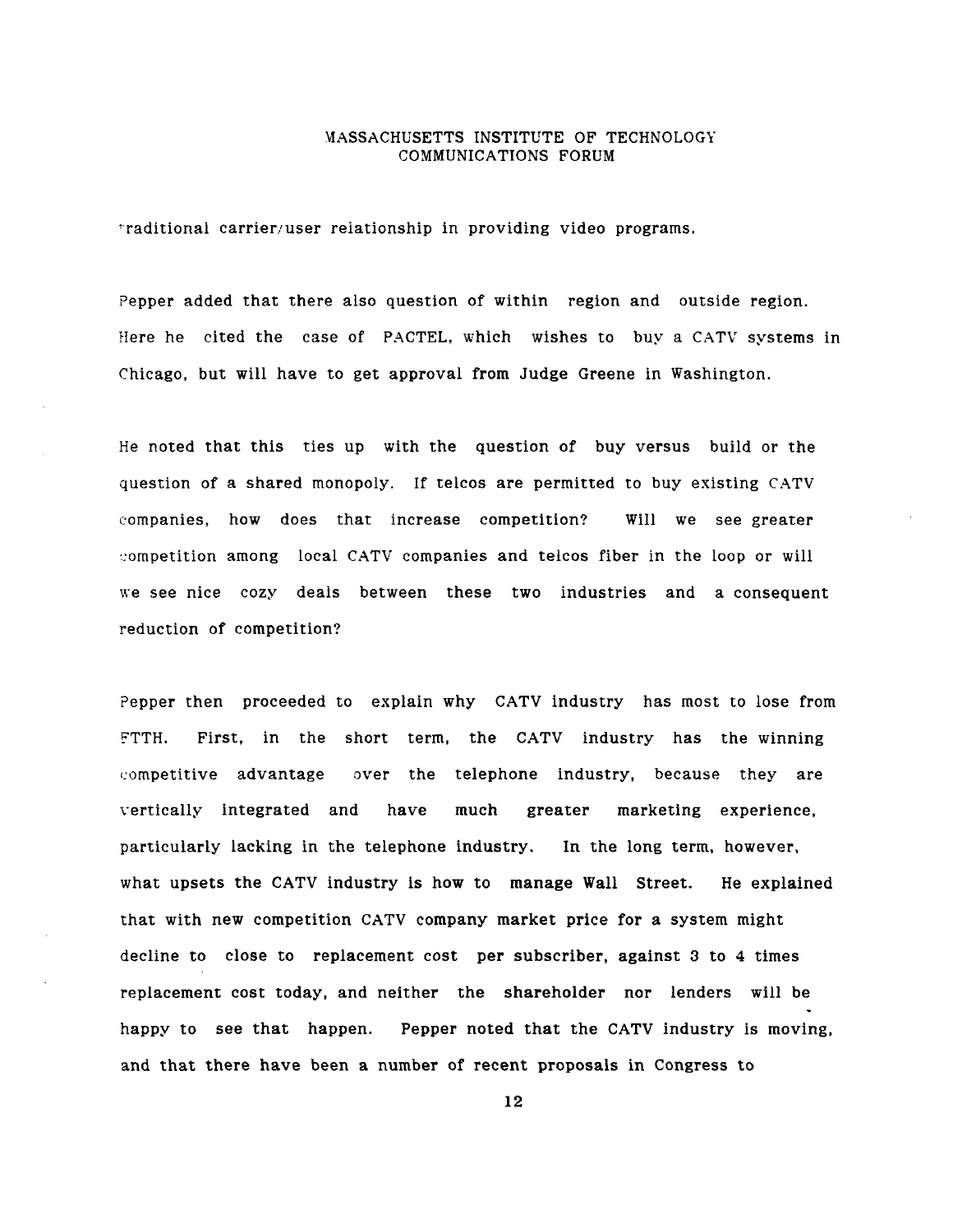reimpose rate regulation. Pepper believes such regulation would inhibit infrastructure deployment and cable industry upgrade. In this regard, he cited estimates that one needs production volumes of 1 million optoelectronic units a year to move the loop technology cost curve to the point where it crosses with copper.

Secondly. Pepper hinted that the out-of region telco deals are in fact the flipside for the **CATV** companies, because they will sell to the teicos at high prices, and thereby reduce the incentives for telcos to introduce competitive networks on their own.

Pepper then stated that the one group which is the wild card in all of this are the broadcasters, who have fought **CATV** for years. Broadcasters are still a single channel video provider in a market that has become a multichannel market. It is very difficult for them to compete. The "must carry" rule proposed **by** broadcasters has been overturned by the Courts, although there may still be some attempts in Congres to revive it. Broadcasters see the opportunity to bid **CATV** against telcos and try to get a better deal. Yet, they are scared about the possibility of a telcos' TV. Pepper noted that some observers have said that the broadcasters are really programmers and should be happy to have alternatives pathways to the home. Broadcasters very much fear increased competition, that might reduce their scarcity values. In general, broadcasters have favored competition from telcos where there are CATVs, but not where there are none.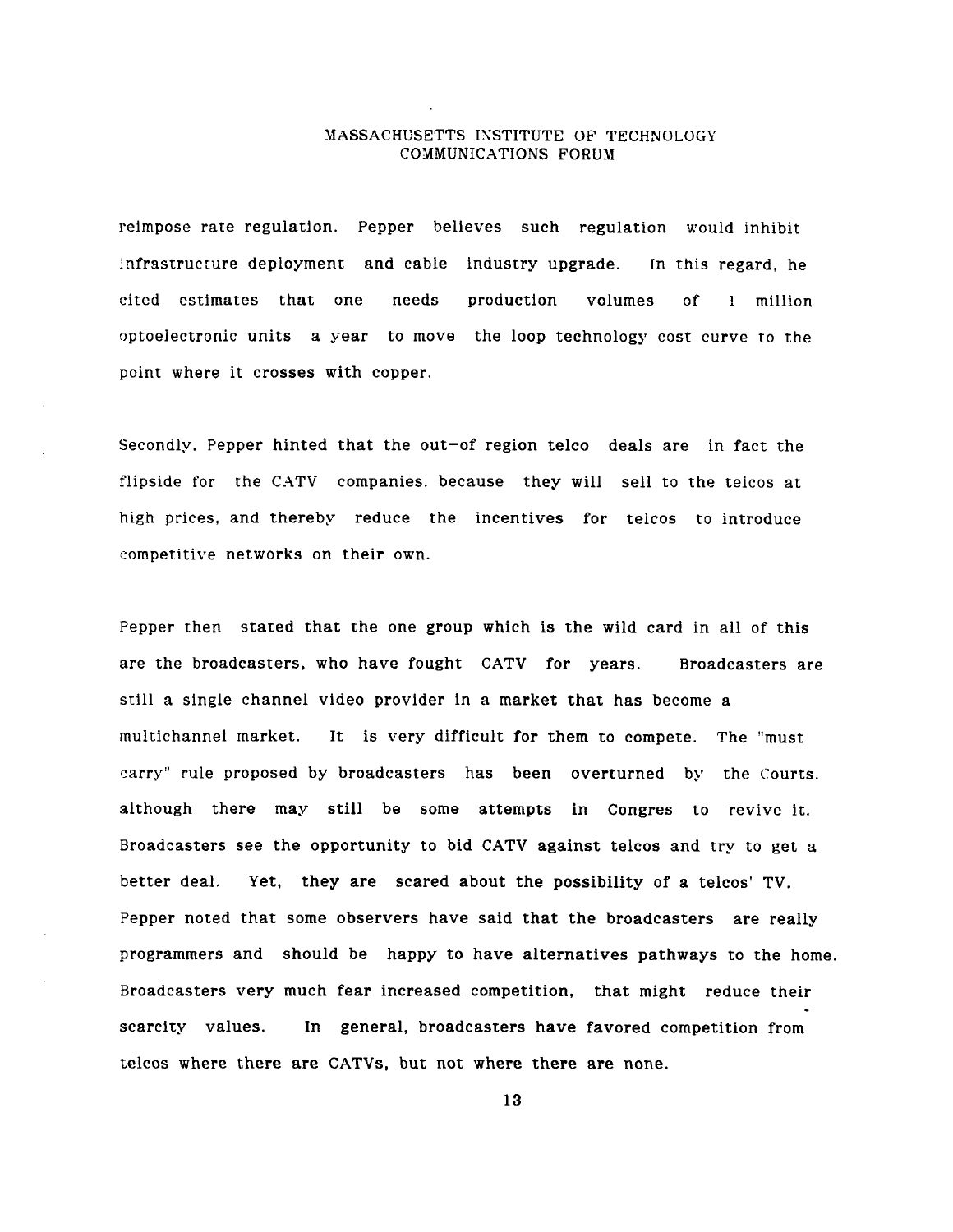He moved on to briefly describe other players in the arena: Hollywood producers and distributors, mainly independent ones; large and small users; and equipment manufacturers, who depending where they are in the production range will have different interests.

Finally, he talked about the regulators, at federal and state levels. He said that he does not believe that the way regulation is done today is sustainable in a future of integrated fiber networks, with video transport being the first service. He argued that we may see states preempting municipalities where there is an integrated fiber network system in place. Or we could see bifurcated regulatory regimes, split between municipal, state and federal levels, but with nobody regulating the provision of content per se.

The problem, he pointed out, is how in the future digital world will one be able to say what is audio service, what is text service, what is video. All are bit streams that will be reconstituted in different forms. It will be very difficult to have different rules.

The next set of issues covered by Pepper were regulatory issues arising from FTTH: state/federal jurisdiction and cost allocation and pricing. In relation to the first set Pepper said that it raises issues of channel service approval and network modernization. In relation to the second set, he mentioned problems of jurisdictional separation, cost allocation and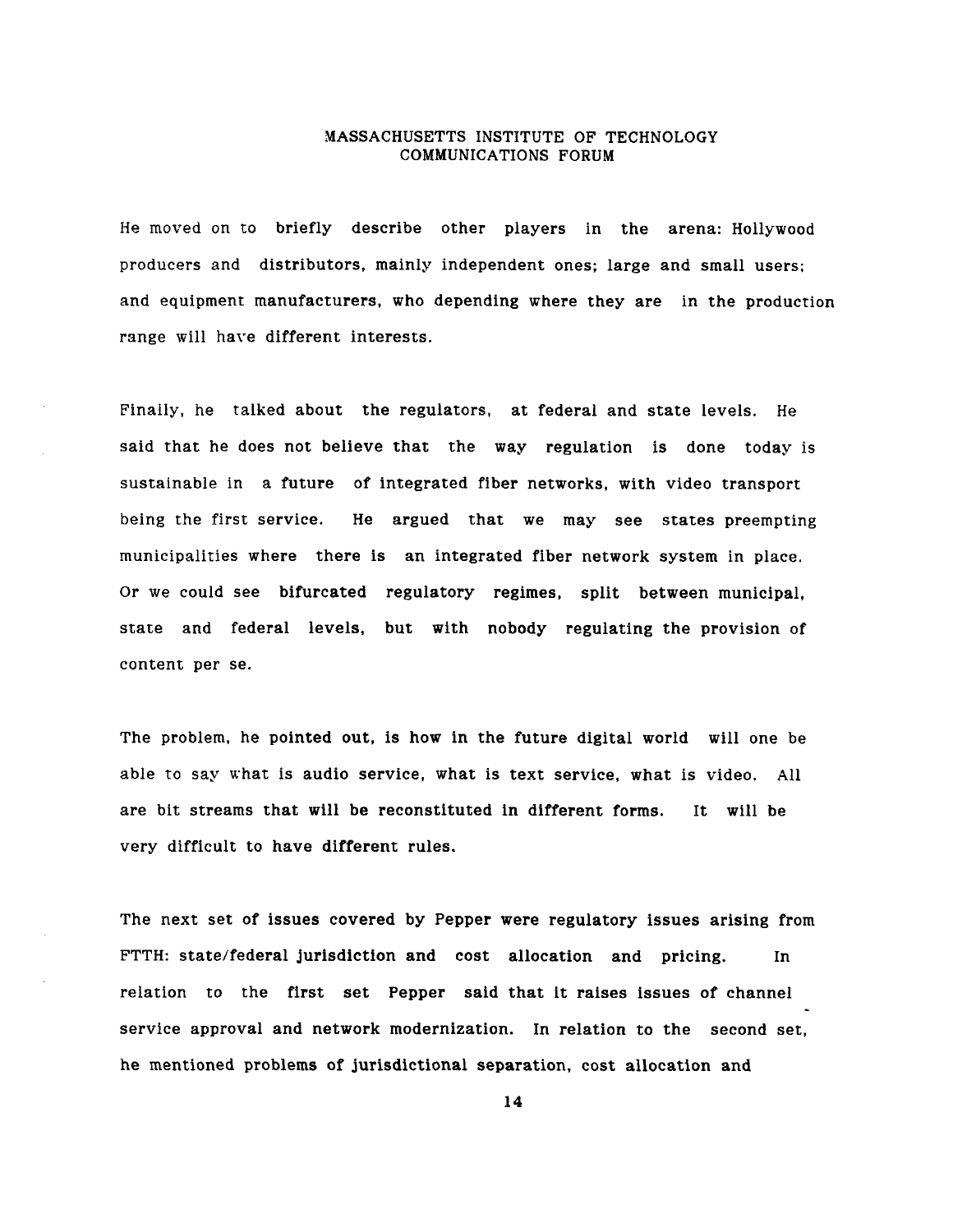pricing.

Pepper stated that jurisdictional questions of who gets to decide are going to intensify. He believes that the way we do business today will change in the future with integrated networks. For example, digital pipelines controlled by users, analogous to electric services, will raise the problem of defining the service, deciding who approves that service, how and who assigns cost, and determines pricing. And through the jurisdictional separations process how do you figure out what is an intrastate cost and what is an interstate cost. Some of these issues have started to be tackled in relation to narrowband ISDN, and these problems will be exacerbated with broadband network.

Pepper then stated that the questions of safeguards are crucial. How do you prevent descrimination and cross subsidies. He explained that the FCC approach has been to take the telco at its core as a common carrier with related obligations. He noted however that the only question here should be whether the telco can also be a customer for its transport service. Under the current rules, telcos are obliged to provide transport to any video programmer who wants access, what would discourage bundling of content and transport as it occurs today in cable.

According to Pepper, that leads to another question of to what extent, if any, common carriers have First ammendment rights. He said that may lead to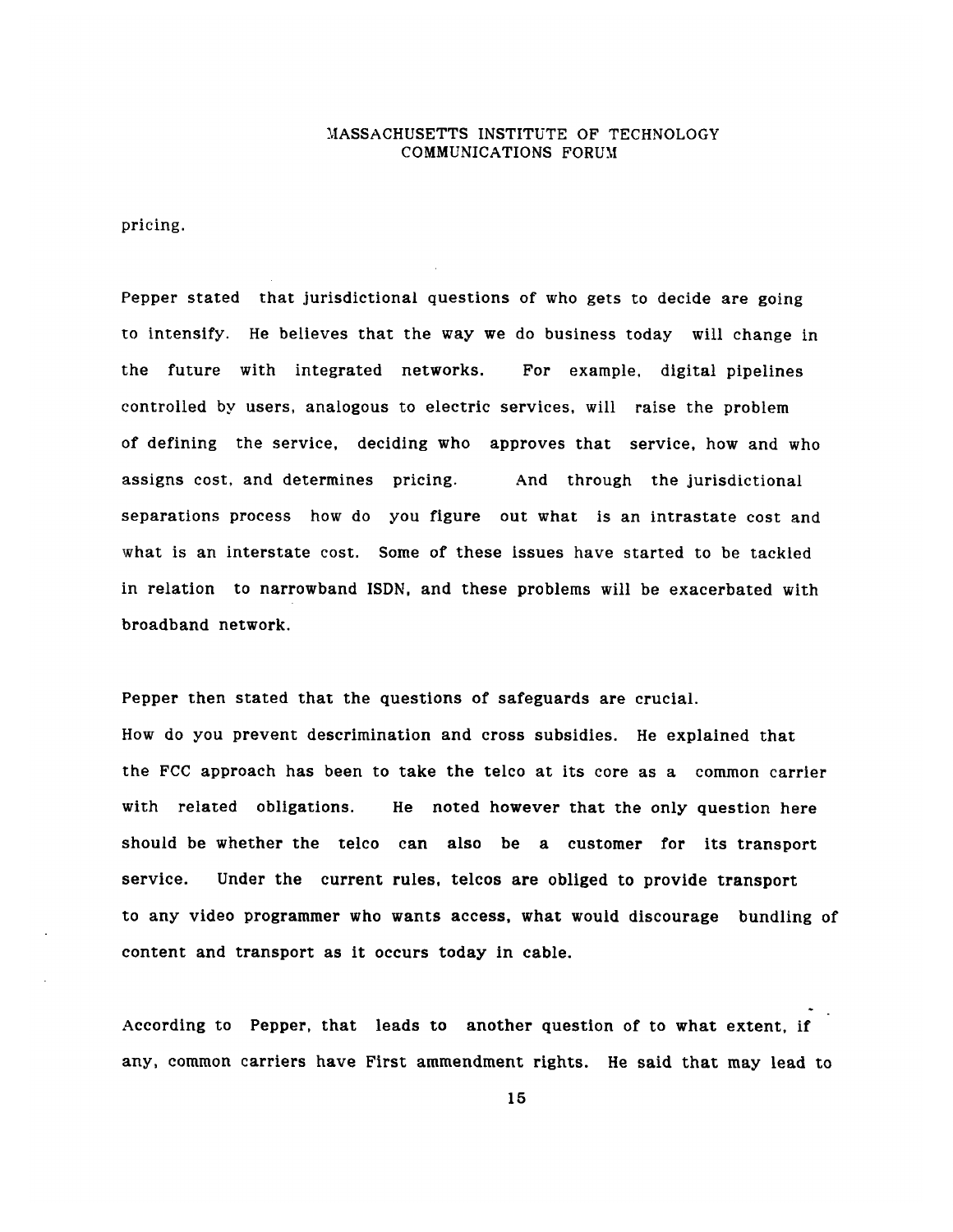a catch-22 situation. wherein because cable is not regulated, if phone companies are allowed to get in we may not be able to regulate them as a comon carrier, so we may be better off not to let them in at all.

Finally, he briefly mentioned the question of audiotext censorship. In the audio world, telcos do things that cable companies do not do in the video world, i.e., they become agents of government to censor adults programming. One reason the cable industry is successful is that they can show movies that are not cut up. Their right of speech protected under the first amendment when adult in nature, whereas such movies are banned from broadcast as indecent. He added that copyright here is a major question; e.g., does the compulsory copyrighting pertain to the telephone industry?

Pepper concluded by saying that he believes that the political policy debate will ultimately turn around the social policy questions. Today, the burden of proof is on the telephone industry to show that there are all these new services and and benefits. This is in order to protect rate payer; i.e., why should the user pay for something he/she does not want, do not need, do not care about. That goes. to the point made above about state regulatory arenas approving the deployment of the technology. He asserted that it may become a social equity question, if new services develop why not everybody, in the inner cities and old suburbs beyond the "desert areas" where technology was first deployed, can get these services. He thinks that the overiding policy question in relation to fiber is whether we are going to be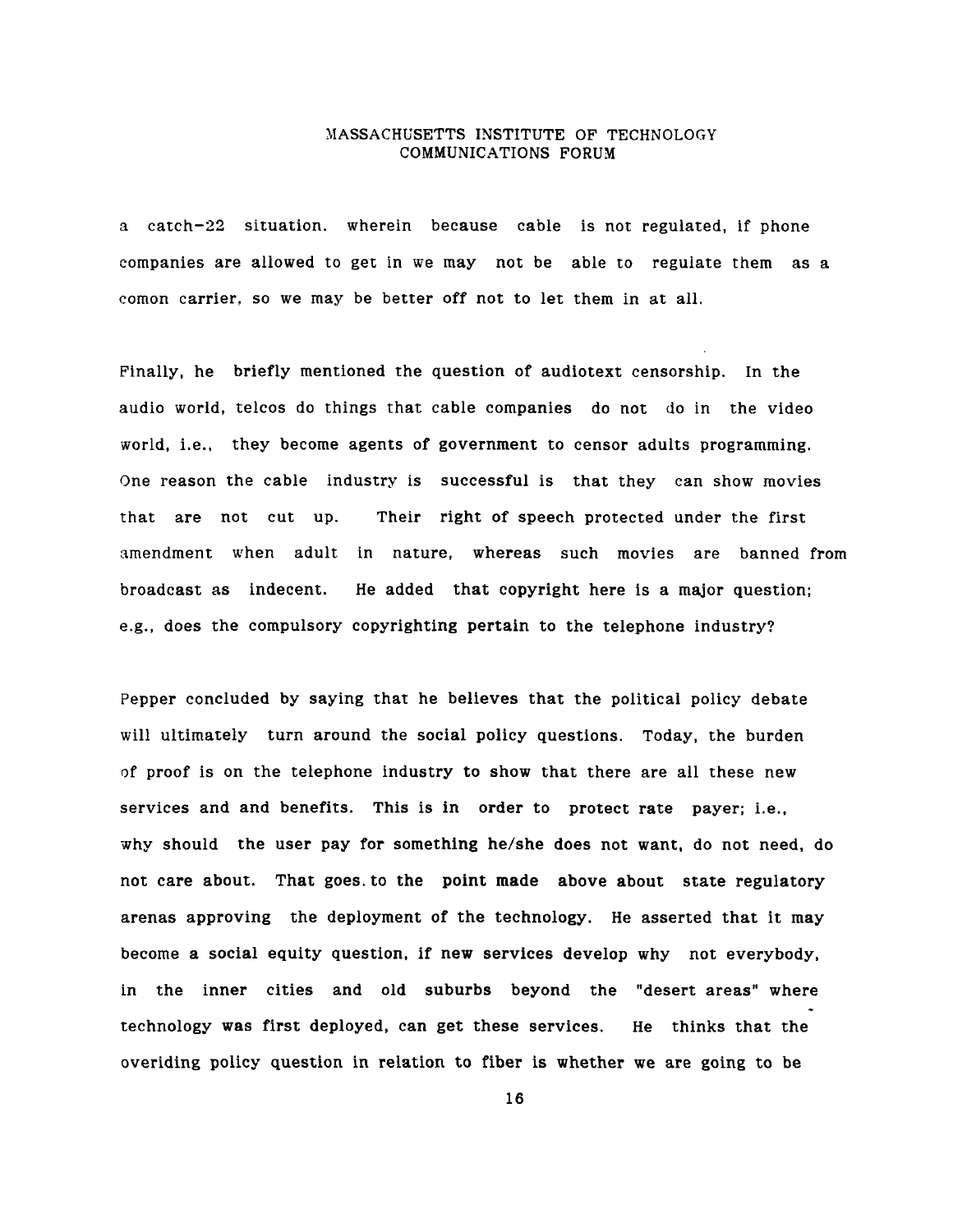able to move forward or forced to stand still, and how will it affect national infrastructure and netional competitiveness.

In the folowing question  $\&$  answer period, Pepper in reply to a comment on the relationship of cable/telco and on open architecture, said that one-way video is not covered by current rules of Computer II and III. He said that in cable/telco we talk about ONA-like or Computer III-like safeguards. His next reply to a comment about the broadband applications, for example the possibilities for educational services, was that we will see a lot of it. including medical services and in the commercial side, personal advertisement as already done in print. He foresees viwer-specific information in an interactive way using very high quality imaging. Palladino added that you already have ability to do local adavertising in local television.

The next question explored the anology of the bus architecture with the old telephone party line, to ask which level of technology do we need to start it, arguing that perhaps the video equivalent of party line can be good enough. Palladino, replied that the anology is not perfect, because in the bus the user has 100% availability of POTS, and that did not occur in the party line. Pepper added that if the only reason for fiber is video entertainment, it is not a good one. He said that the real question is how fast will fiber be deployed.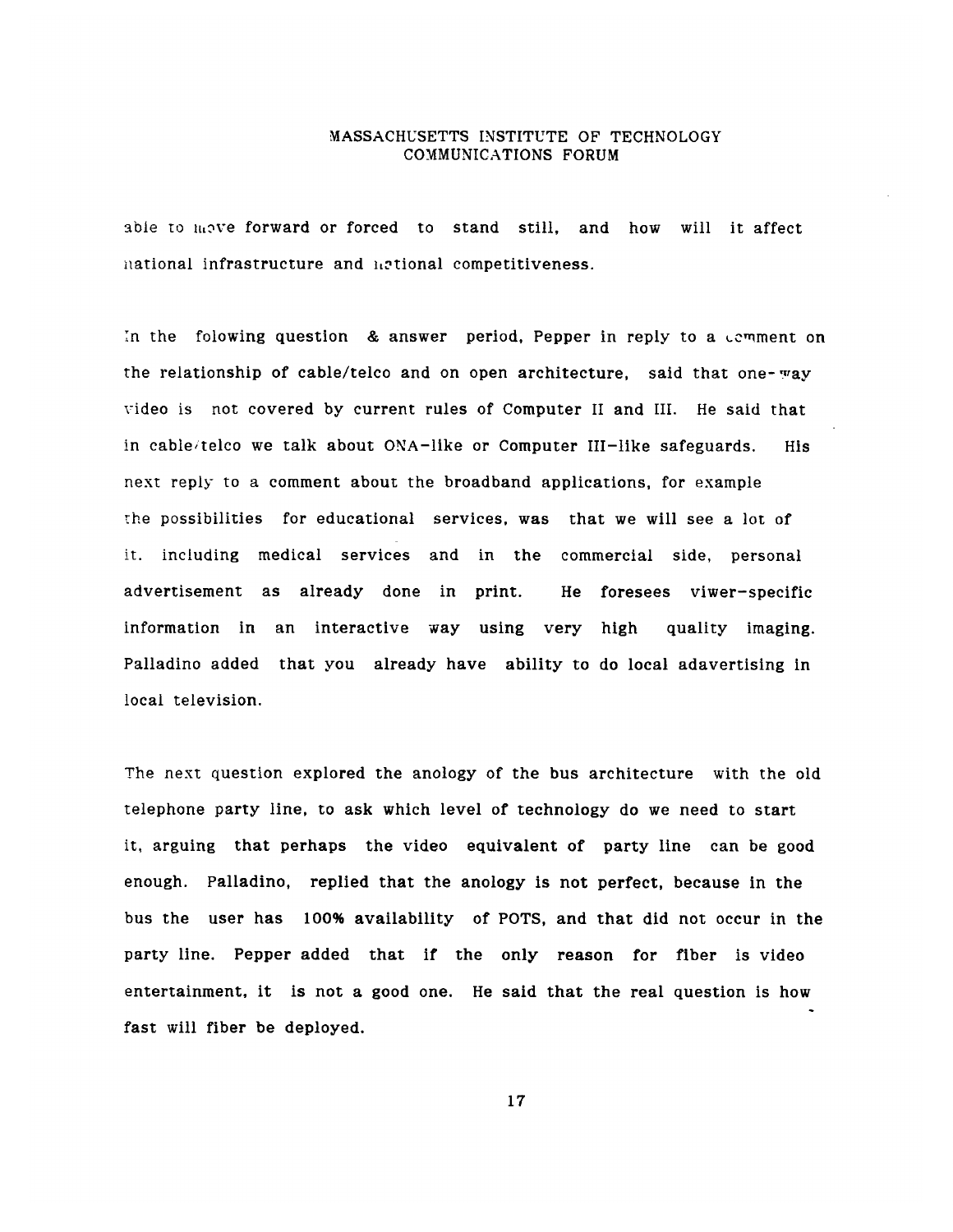The rext question asked how can you put an infrastructure that allows you to experiment with new services? Pepper's response was that it was also a risk sharing risk bearing question: who takes the risk? The telephone industry has argued that one of the reasons that you need fiber that can only be provided by the phone companies is that you really need "true video on demand". a huge jukebox on the sky. The question is whether near-video-ondemand is enough to satiate demand. Responding to a further question, Pepper stated that choice versus price is the real question in this deabte. He said that since CATV can provide near-video-on-demand at a lower cost than telcos. which may affect potential revenue streams and the timing that could lead to the so-called jukebox-in-the-sky by telcos. In response to a question about standardization of fiber, Palladino said that we have to differentiate between standardization and generic requirements. He also argued that at this point the danger of standardizing too fast and too far is that we could stiffle vendors' innovativeness.

The next question addressed the regulatory issues of a special type of fiber-to-the-curb, which allows the customer to use a cordless phone to make calls based on a remote terminal broadcast radio sitting at the curb in a residential area serving 8-20 homes. Pepper commented that such regulation could probably be overseen by several bureaus within FCC.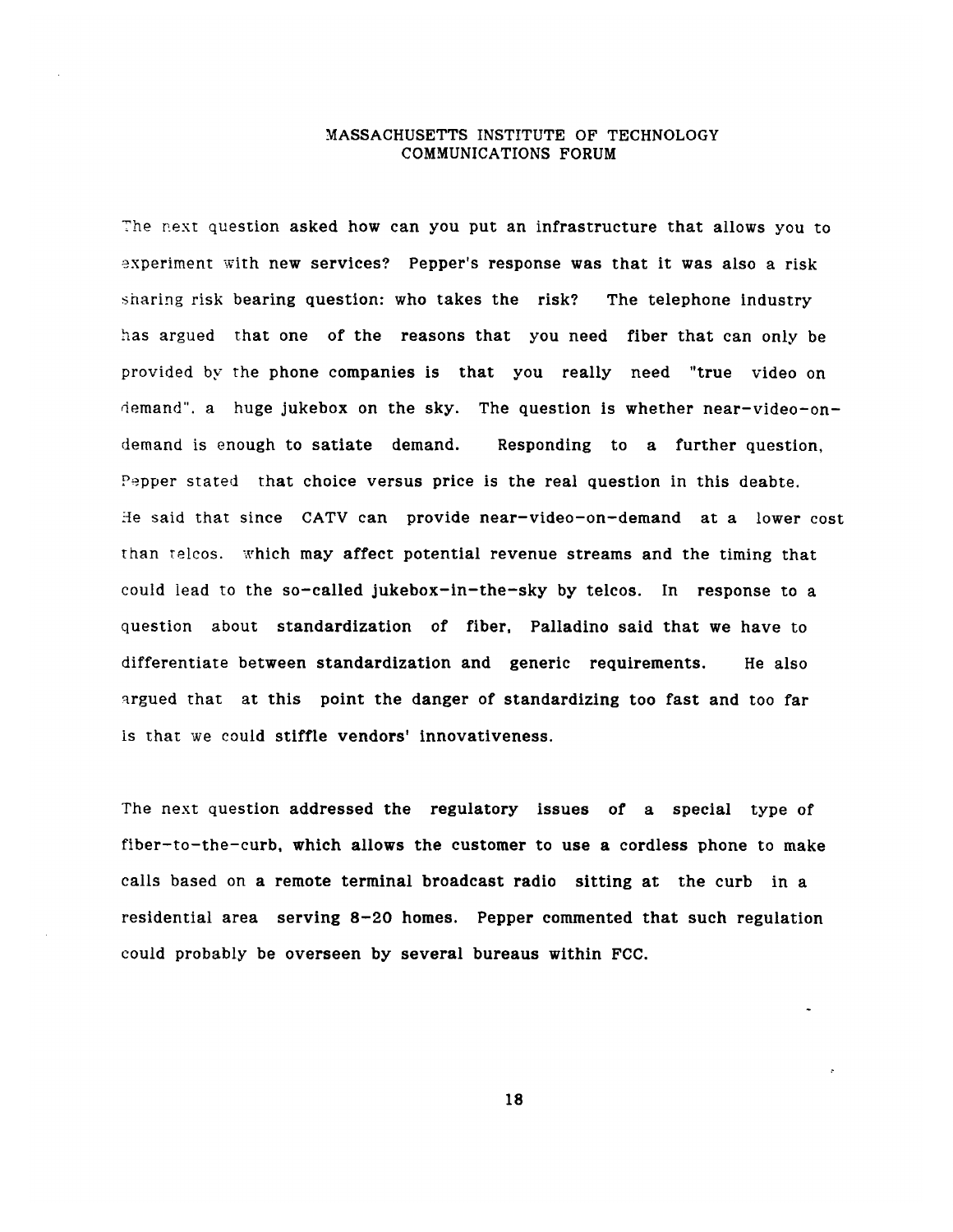## Fiber *To* The *Home*

## Architecture



 $\epsilon$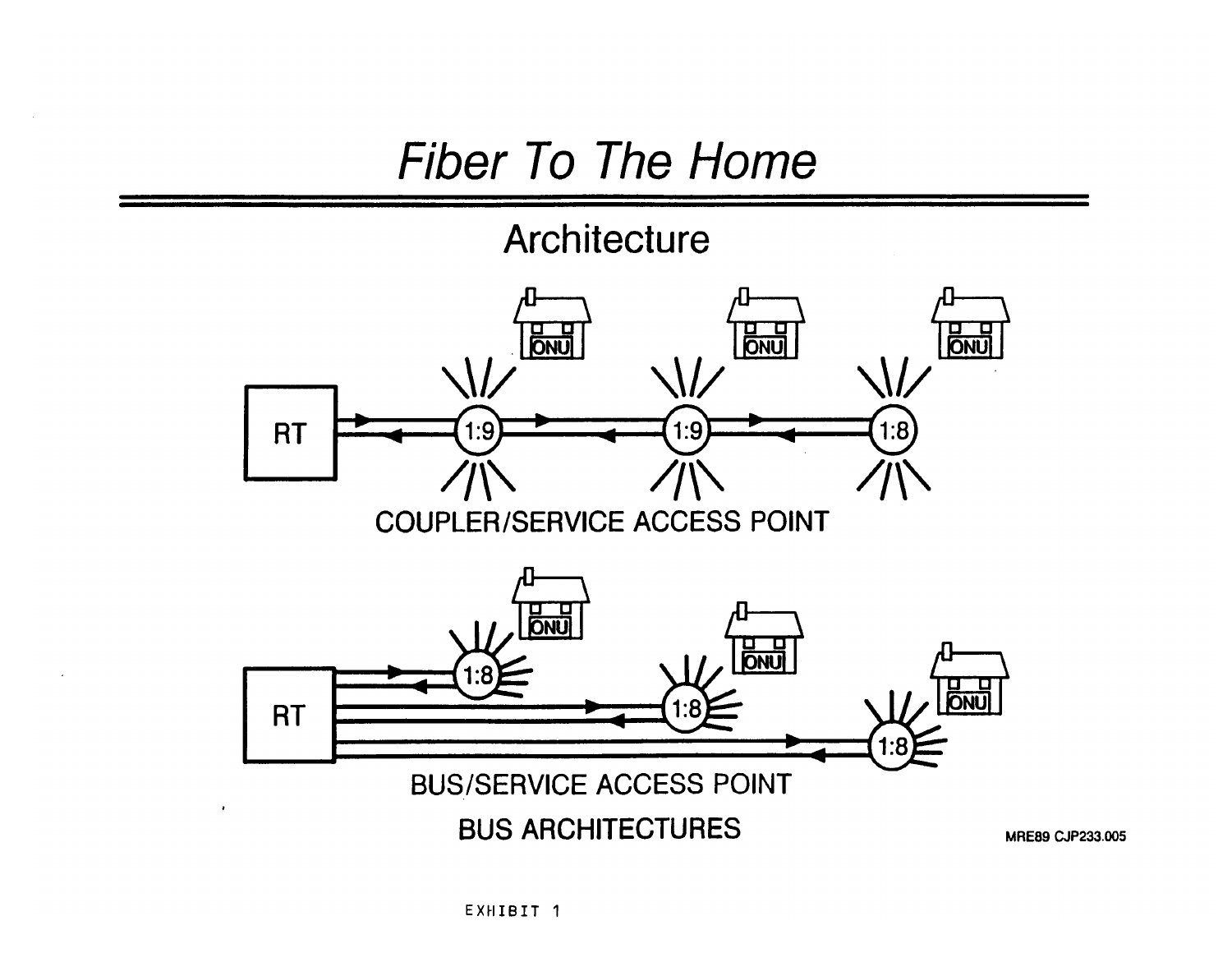# Fiber To The Home

**Architecture**



**MRE89 AJP233.006**